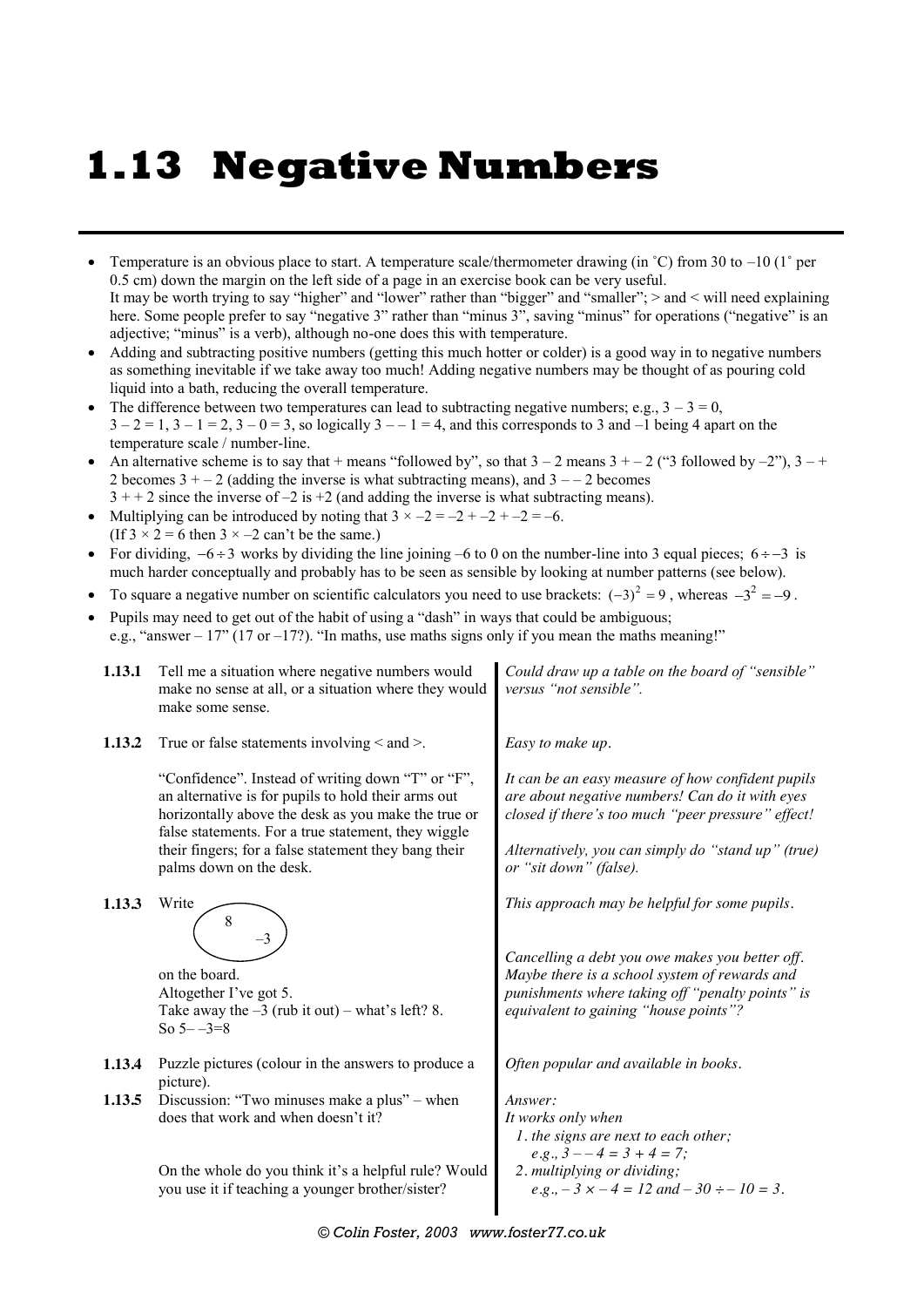*Most rules have a limited range of situations in which they're appropriate; e.g., scientific laws.*

- **1.13.6** Negative co-ordinates are a useful context.
	- 1. If three vertices of a rectangle are  $(-3,1)$ ,  $(2,1)$ ,  $(2, -2)$  where is the 4<sup>th</sup> vertex? What are the perimeter and the area?
	- 2. If 3 points are  $(1,3)$ ,  $(-2,2)$  and  $(1,-2)$  what  $4<sup>th</sup>$ point will make a) a kite; b) a parallelogram; c) an arrowhead?
- **1.13.7** Magic squares with negative numbers (see sheet). (Photocopy the sheet or write them onto the board.) You may need to emphasise that it's the *total* (sum) along each row/column/diagonal that matters.

**1.13.8 NEED** cards with positive and negative numbers (one number on each card). (You can make these fairly easily.) Quiz with 2 teams: Each correct answer means that the next card is turned over and added to the team's score (so the score goes down if a negative number is on the card).

- 
- **1.13.10** Addition and subtraction can be much harder with larger values; e.g.,  $-53 + 69$

*It doesn't work in any other situation; e.g., it doesn't apply to*  $-3 - 4 = -7$ *. (If it's – 3˚C and it gets 4˚C colder, it goes down to – 7˚C.)*

*Answers: 1. (–3,–2), perimeter = 16 units, area = 20 sq units*

*2. many possible answers*

*These can be quite tricky, but because the same numbers have to be added in different directions, there is a natural checking process going on. (They shouldn't need "marking" afterwards.)*

*You can reward a particularly good answer by letting the team remove any card they choose (subtracting a negative number).*

*You can use fractions to make it more difficult.*

*The quiz itself could be mathematical or not.*

**1.13.9** If  $x + y = -8$ , what could x and y be? *Many possible answers; you could sketch the graph to show the infinity of pairs of points.*

*Answer: 16 You can use an "empty" number-line; e.g.,*



**1.13.11** Get used to writing any "sum" in 3 ways. e.g.,  $37 - 15 = 22$  is equivalent to  $22 + 15 = 37$  and  $37 - 22 = 15$ . So if we're convinced that  $10 = 18 - 8$  it follows that  $10 - 18 = -8$  and  $10 - -8 = 18$ . (The last one is "ten minus negative eight".)

- **1.13.12** A window-cleaner is standing on the *middle step* of his ladder. As he works, he climbs up 4 steps. Then he climbs down 7 steps. Finally he climbs up 10 steps to the top of the ladder. How many steps are there on the ladder?
- **1.13.13 NEED** "Multiplying and Dividing Negative Numbers" sheet.

*This could lead to rearranging formulas such as*   $x = \pm a \pm b$ .

*Answer: 14.*  $+4 - 7 + 10 = 7$  from the middle to the top, so there *must be 14 from the bottom to the top.*

*See "Teacher's Notes" on the sheet.*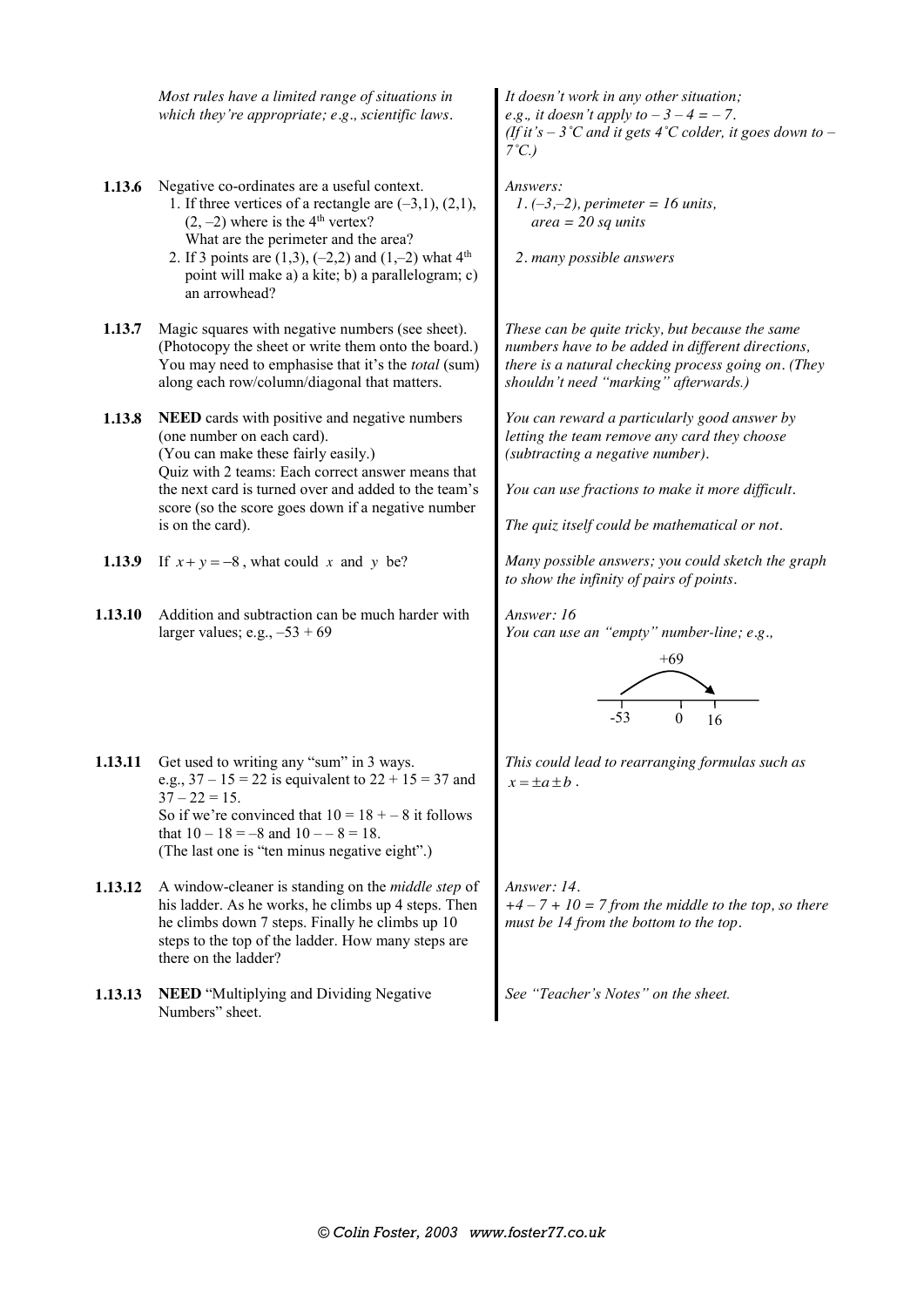## *Magic Squares (Negative Numbers)*

Fill in the numbers that are missing in these magic squares.

In the matter can be made the total along every column, every row and both diagonals is the same. Different squares have different totals. Some of the numbers will be negative.





| 5 |  |       |
|---|--|-------|
|   |  | $-10$ |
|   |  | 5     |
|   |  |       |









**9**  –31 –21  $-11$  –16

**11**  5.5 0.5 1.5 3.5

| 12 |        |        |  |
|----|--------|--------|--|
|    | 5.5    |        |  |
|    | $-4.5$ | $-0.5$ |  |
|    | $-2.5$ |        |  |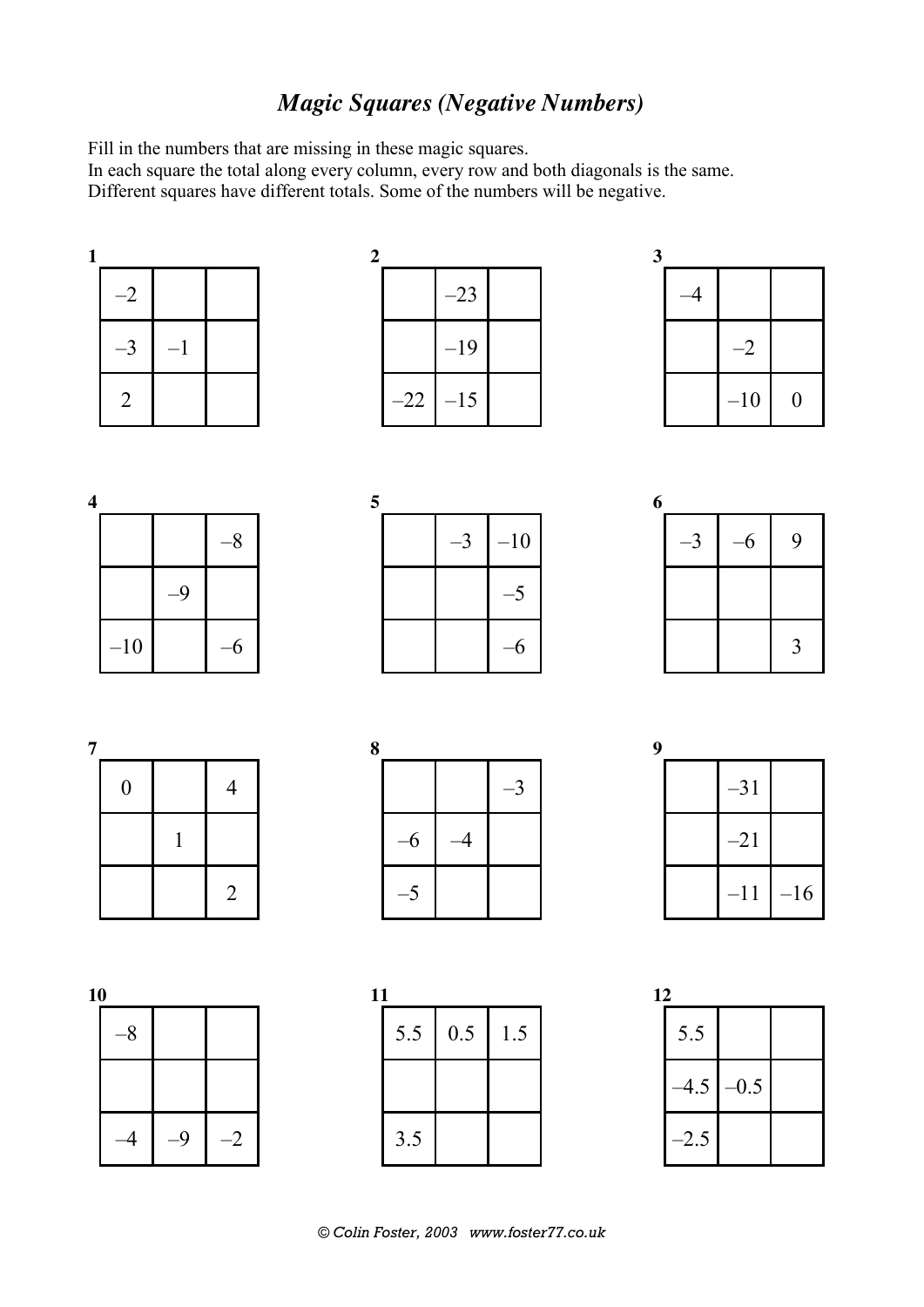## *Magic Squares (Negative Numbers)* ANSWERS



Fill in the numbers that are missing in these magic squares.

In each square the total along every column, every row and both diagonals is the same. Different squares have different totals. Some of the numbers will be negative.

|      | magic total -3 |   |
|------|----------------|---|
| $-2$ | 3              |   |
|      |                |   |
| 2    | 6              | O |

| $-18$ | $-23$ | $-16$ |
|-------|-------|-------|
| $-17$ | -19   | $-21$ |
| -22   | $-15$ | $-20$ |

|   | 6     | $\bullet$      |
|---|-------|----------------|
| б | -2    | $\overline{2}$ |
| 4 | $-10$ | $\rm 0$        |

| 4 |       | magic total $-27$ |       |  |
|---|-------|-------------------|-------|--|
|   | $-12$ |                   |       |  |
|   | 5     |                   | $-13$ |  |
|   | $-10$ | $-11$             |       |  |

| 5 |   | magic total -21 |       |
|---|---|-----------------|-------|
|   | 8 |                 | $-10$ |
|   |   |                 |       |
|   |   | $-11$           |       |

| 6 |       | magic total 0 |              |
|---|-------|---------------|--------------|
|   |       |               | 9            |
|   | $-12$ | $\mathbf 0$   | $-12$        |
|   |       | 6             | $\mathbf{3}$ |

|      | magic total 3<br>4<br>()<br>5 |   |
|------|-------------------------------|---|
|      |                               |   |
|      |                               |   |
| $-2$ | 3                             | 2 |

**10 magic total –15**

| $-8$ | $-1$ | $-6$ |
|------|------|------|
| -3   | -5   |      |
| $-4$ | -9   | -2   |

**2 magic total –57**

| 8 | magic total -12 |    |
|---|-----------------|----|
|   |                 |    |
|   |                 | -2 |
|   | 0               |    |

| 11 |        | magic total 7.5 |        |
|----|--------|-----------------|--------|
|    | 5.5    | 0.5             | 1.5    |
|    | $-1.5$ | 2.5             | 6.5    |
|    | 3.5    | 4.5             | $-0.5$ |

**3 magic total –6**

| q | magic total -63 |       |       |  |  |  |  |
|---|-----------------|-------|-------|--|--|--|--|
|   | $-26$           | $-31$ |       |  |  |  |  |
|   |                 | $-21$ | -41   |  |  |  |  |
|   | $-36$           | $-11$ | $-16$ |  |  |  |  |

| 12 | magic total $-1.5$ |        |        |  |  |  |  |  |
|----|--------------------|--------|--------|--|--|--|--|--|
|    | 5.5                | $-8.5$ | 1.5    |  |  |  |  |  |
|    | $-4.5$             | $-0.5$ | 3.5    |  |  |  |  |  |
|    | $-2.5$             | 7.5    | $-6.5$ |  |  |  |  |  |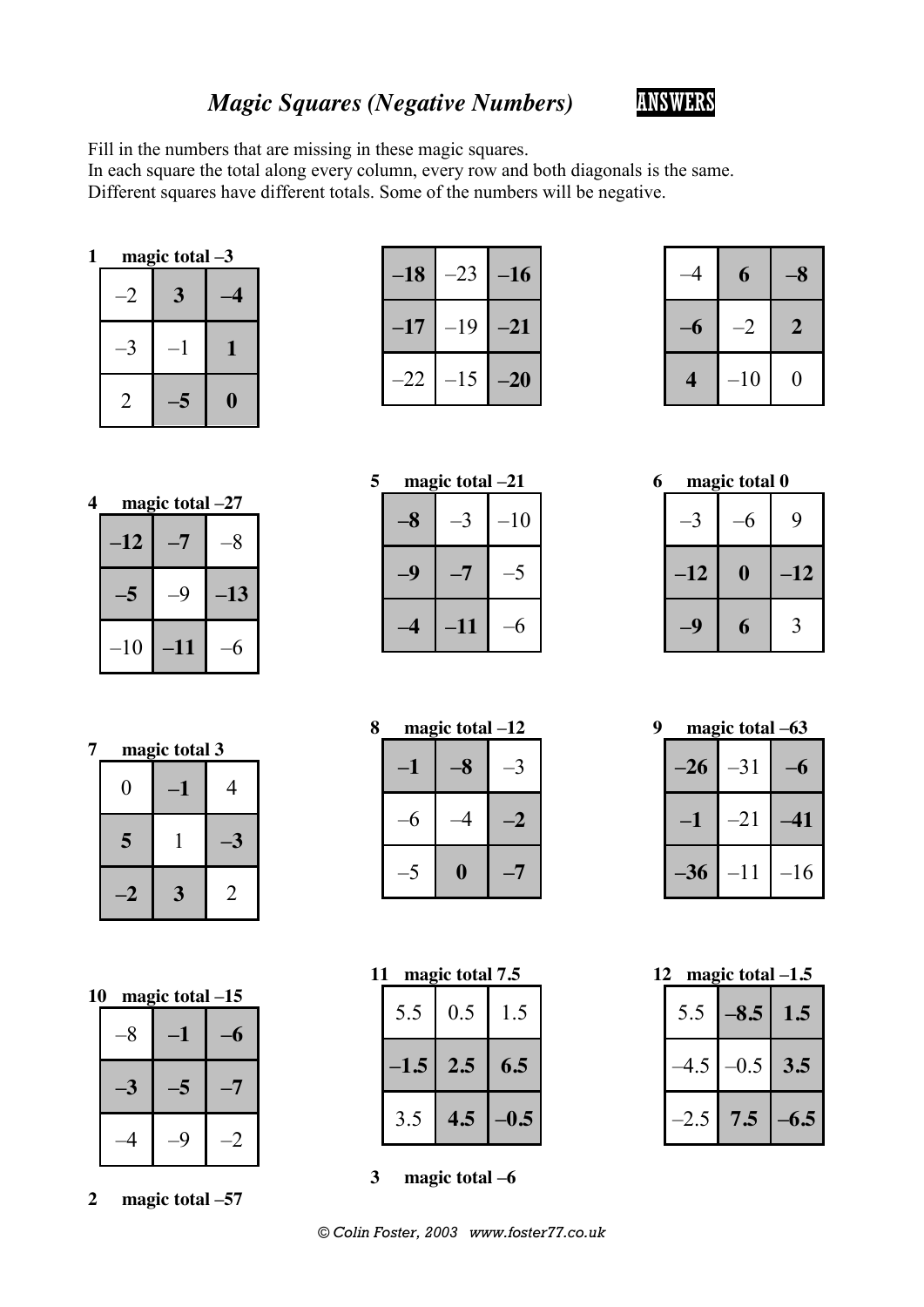#### *Multiplying and Dividing Negative Numbers*

- 1. Fill in the shaded boxes in the multiplication square below.
- 2. Look at the patterns along the rows and columns and continue those patterns into the un-shaded boxes.
- 3. Complete the whole table.



Use your table to say what happens when you

- 1. multiply a positive number by a negative number;
- 2. multiply together two negative numbers.

What does the table tell you about *dividing*?

### *Multiplying and Dividing Negative Numbers*

- 1. Fill in the shaded boxes in the multiplication square below.
- 2. Look at the patterns along the rows and columns and continue those patterns into the un-shaded boxes.
- 3. Complete the whole table.



Use your table to say what happens when you

- 1. multiply a positive number by a negative number;
- 2. multiply together two negative numbers.

What does the table tell you about *dividing*?